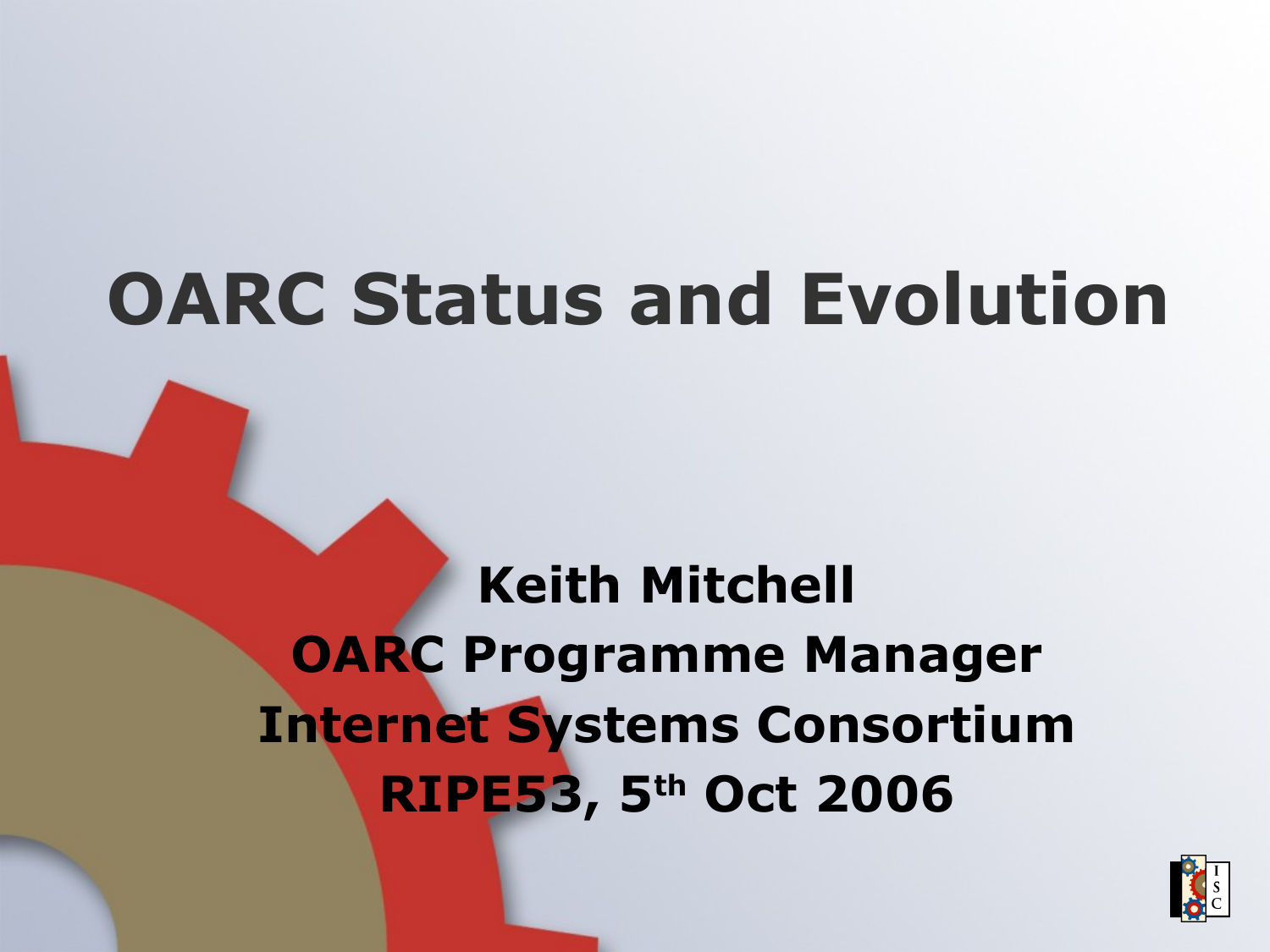## **What is ISC?**

- Internet Systems Consortium, Inc.
	- **Headquartered in Redwood City, California**
	- 501(c)(3) Nonprofit Corporation
- Mission:
	- **To develop and maintain production quality Open** Source software, such as BIND and DHCP
	- **Enhance the stability of the global DNS through** reliable F-root nameserver operations and ongoing operation of OARC
	- Further protocol development efforts, particularly in the areas of DNS evolution and facilitating the transition to IPv6.

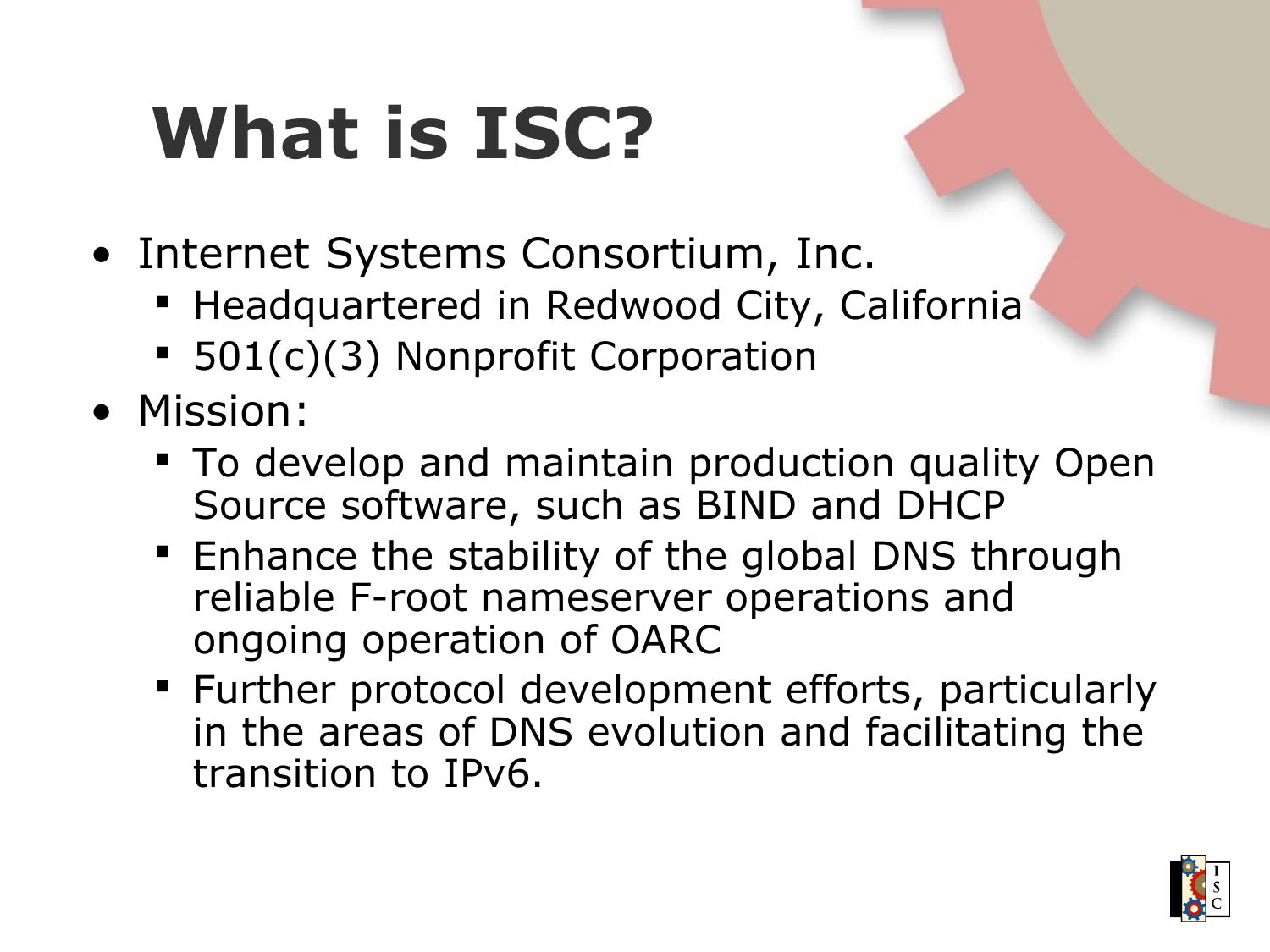## **What is OARC ?**

- Operations, Analysis and Research Center for the Internet
- Co-ordination centre to protect Global DNS infrastructure
- Trusted, neutral environment for operators and researchers to:
	- **qather and share data**
	- co-ordinate response to attacks
- Run and managed by ISC

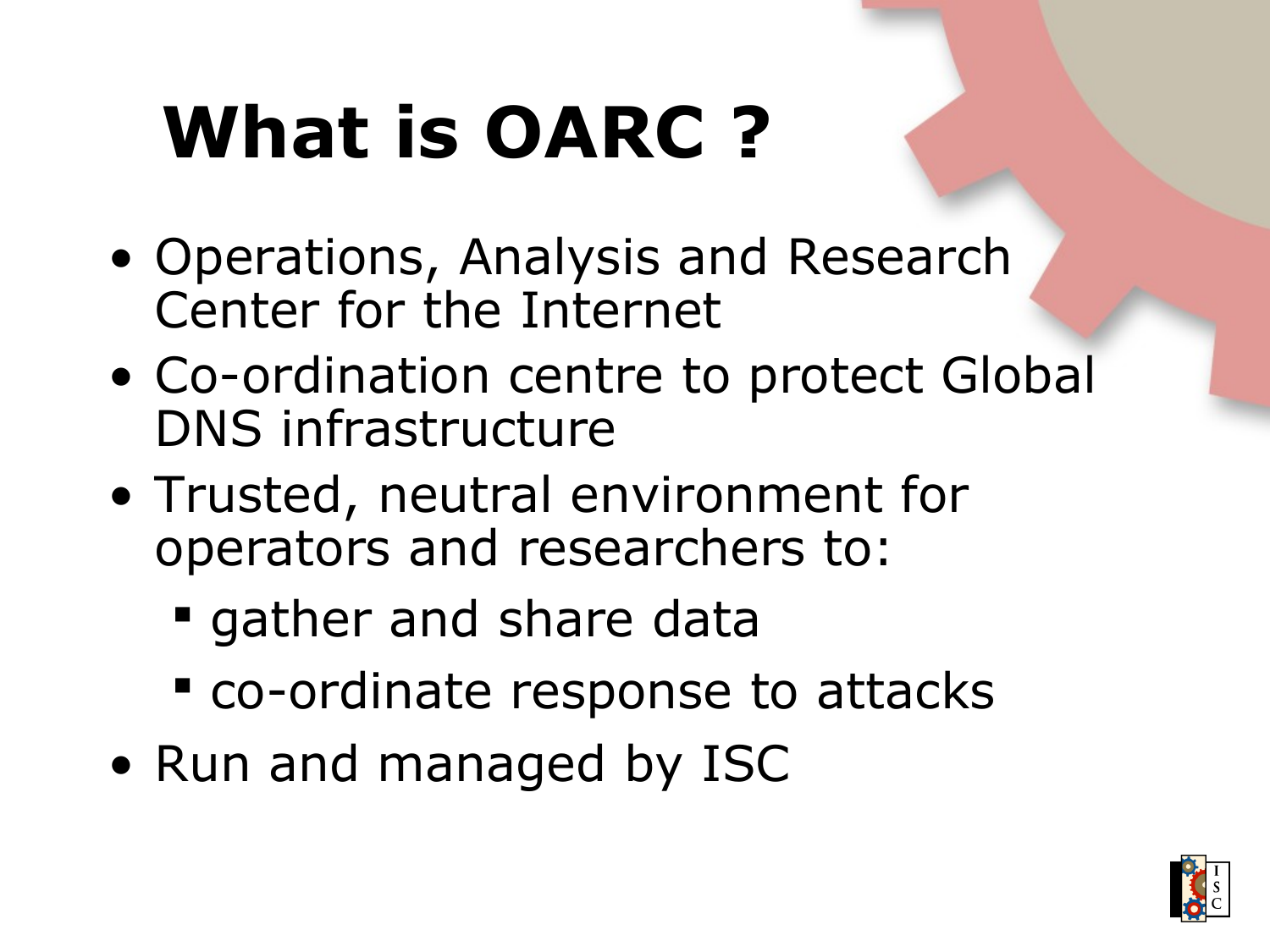## **OARC Mission**

- Provide trusted channels for Internet incident reporting and handling
- Facilitate confidential sharing of DNS operations data
- Interface with research community for analysis and publication
- Outreach to vendors, end-users and law enforcement

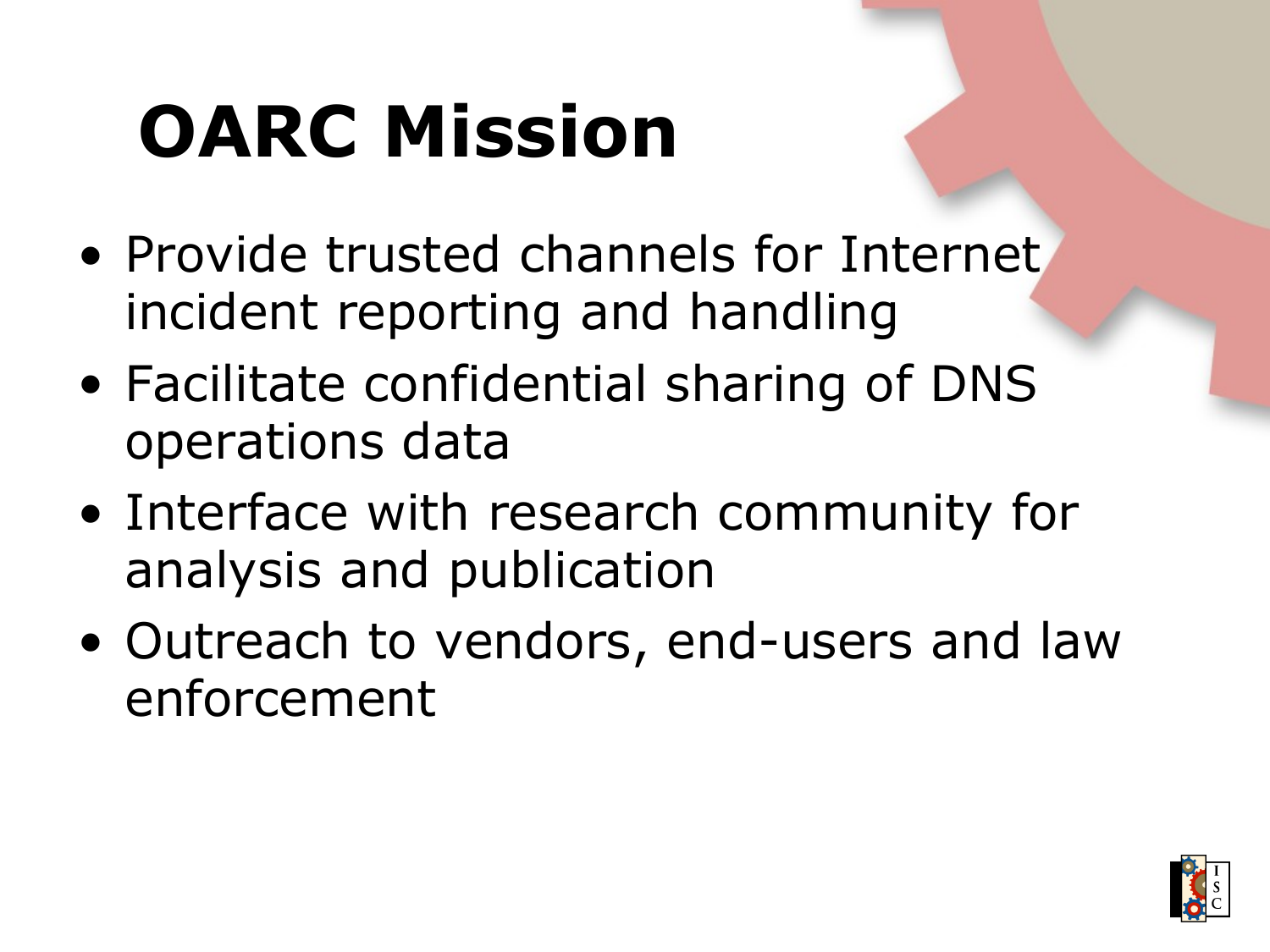## **OARC Motivation**

- DNS infrastructure makes everything work as expected
- DNS outage of any network service provider or large content provider affects everyone using the Internet
- Growing resource demand for Internet:
	- **E** abuse prevention
	- $\blacksquare$  infrastructure protection
	- operational co-ordination

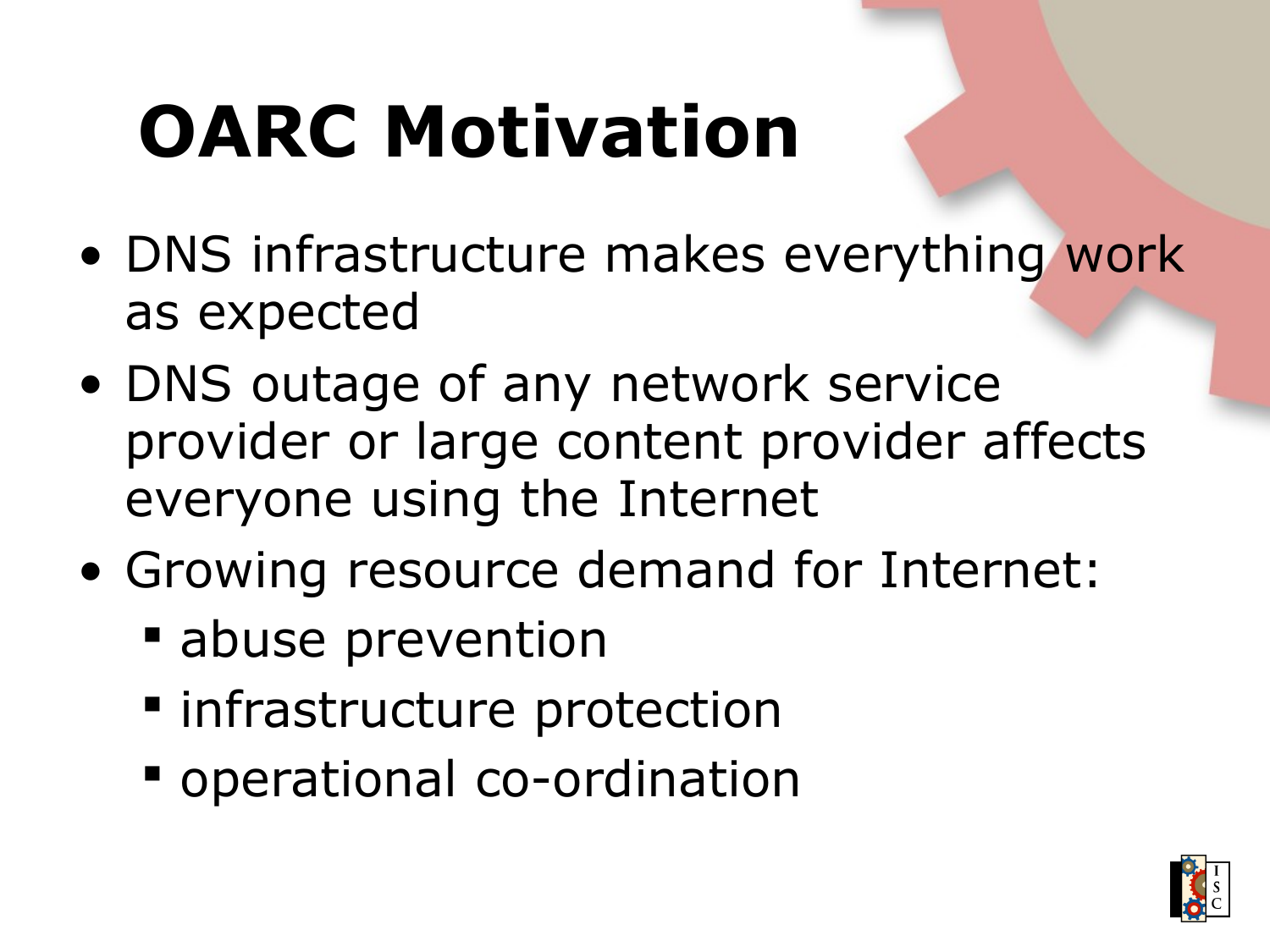## **OARC Motivation**

- Increasing incidence of attacks against the DNS, e.g.
	- **Microsoft outage in 2001**
	- **DDoS attack on Root Servers 2002**
	- **Open recursive resolvers Q1 2006**
- DNS increasingly implicated in and compromised by Botnet activity

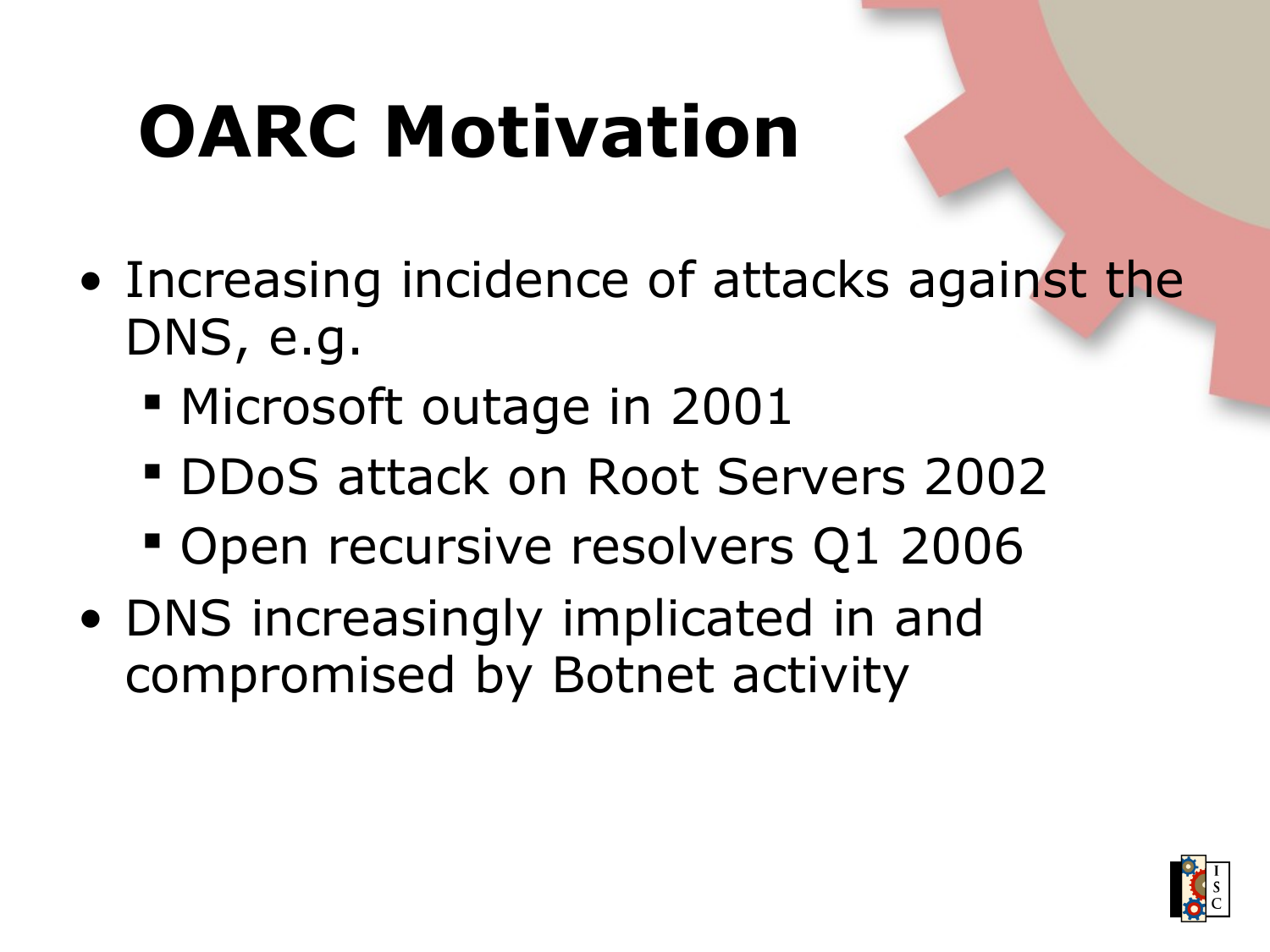# **OARC History**

- Founded 2004
- Agreement between ISC and CAIDA, funding from NSF
- Various contributors, volunteers, managers since then
	- **more churn in these than has been ideal...**
- Successful research and member workshop 2005
- DNS operations workshop summer 2006

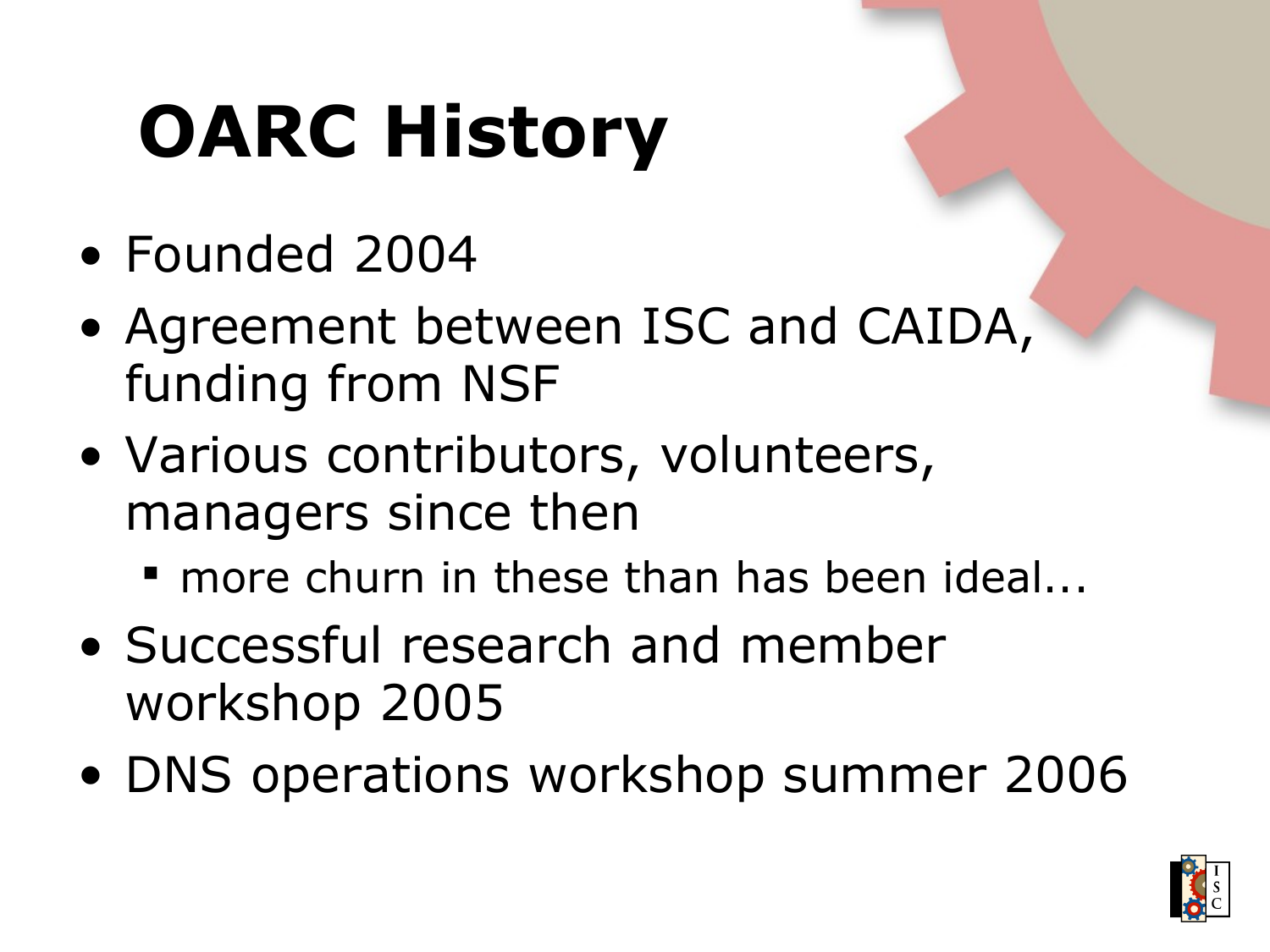## **OARC Members**

- Current total 37, includes:
	- **5** root server operators
	- 2 gTLD operators
	- 11 ccTLD operators
	- **10 DNS implementors**
	- researchers at 4+ institutions
	- RIRs, DNS registrars, operators
- Seeking greater government/lawenforcement support/participation

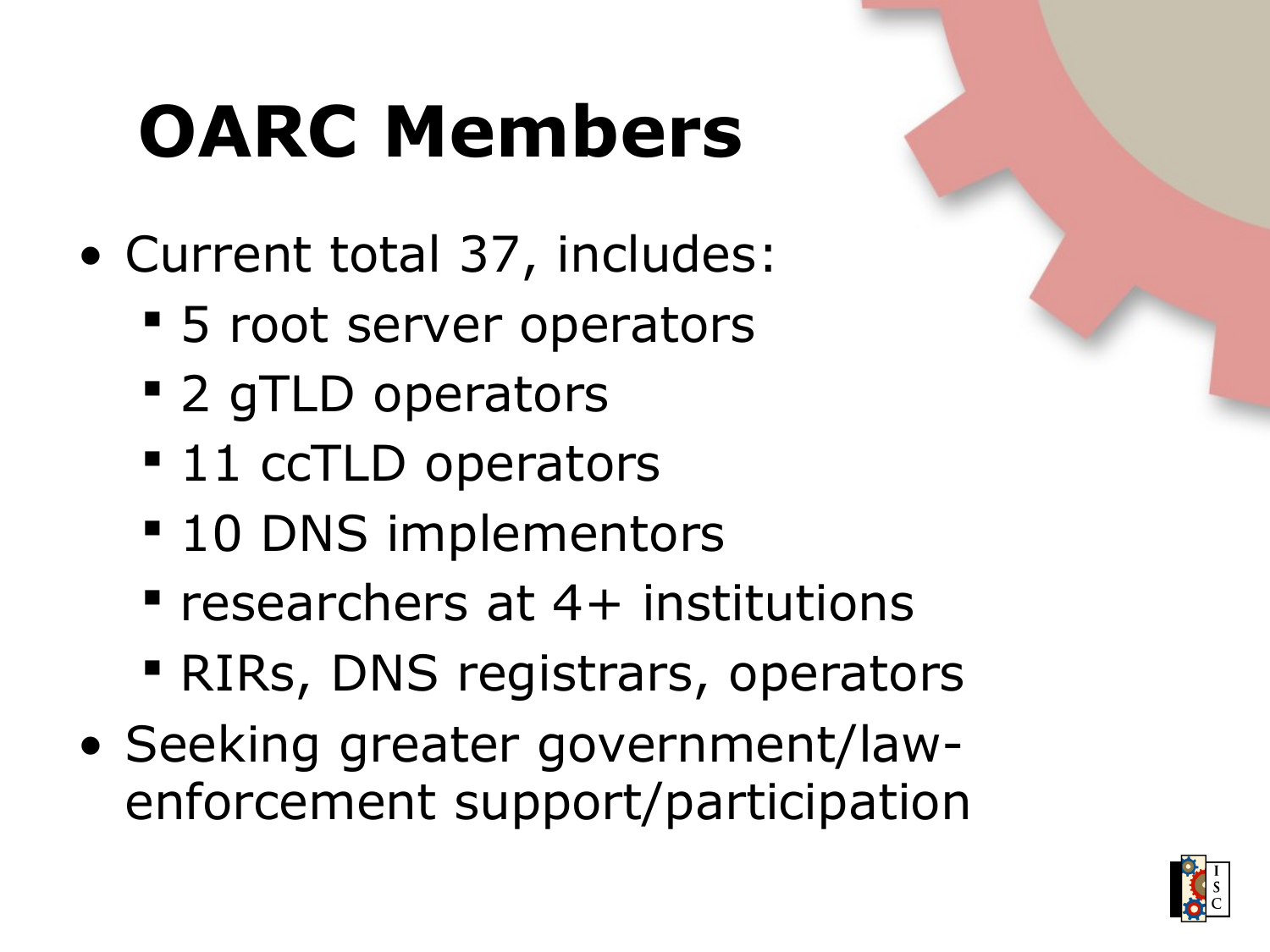## **OARC Core Functions**

- Incident Reporting
	- **Secure member-only "bulletin board"**
	- **Filtered Channel from ISC and between members**
	- **Encryption-based Jabber infrastructure**
	- Member-determined bi- and multi-lateral controls on access to all of above
	- **Drupal-based content repository and forums**
- Operational Co-ordination
	- **Operate various trusted mailing lists, including** open <dns-operations@lists.oarci.net>
	- Characterize 'normal' traffic and identify threats early

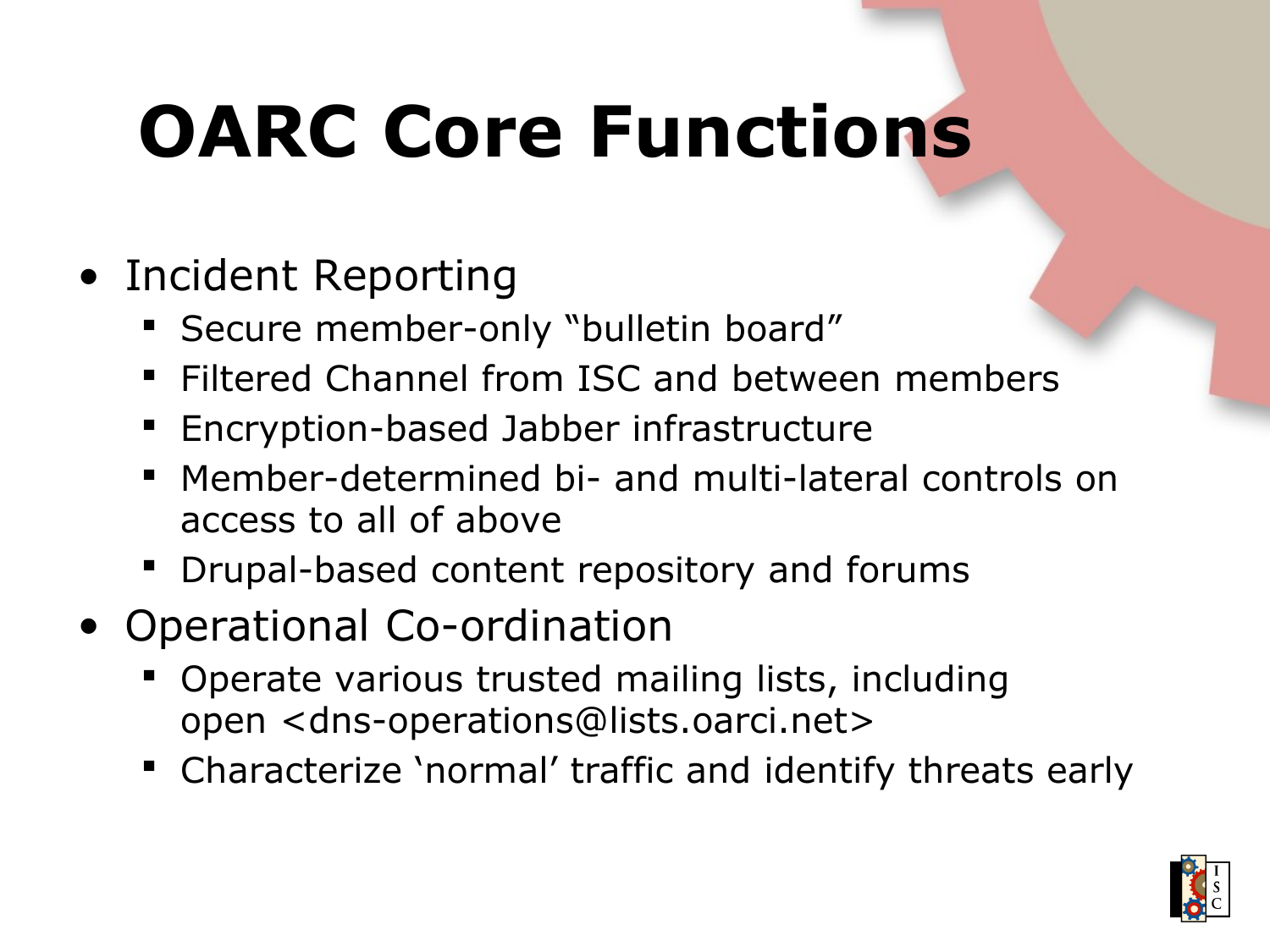## **OARC Core Functions**

- Data Gathering
	- **From c, e, f-root and other live servers using DSC** toolset
	- **Have participated with CAIDA in a number of "48-hour** snapshots" of detailed root NS data
- Analysis
	- Tools and server resources to allow members to conduct analysis
	- **Policies and practices to ensure confidentiality and** anonymity of data preserved

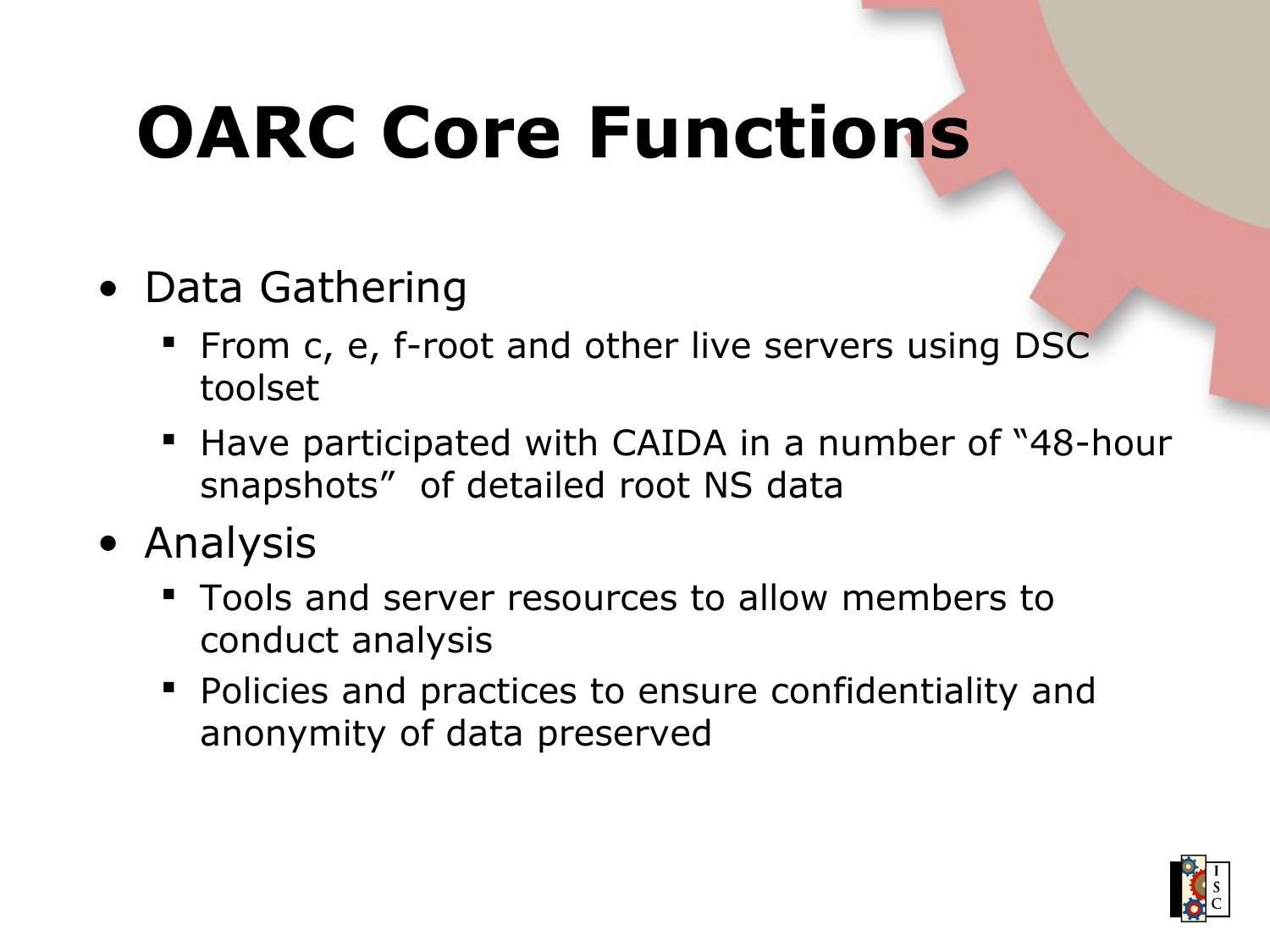## **OARC Other Activities**

- "Project Orphanage" there are **many** worthwhile projects out there which can make the Internet a safer place, but which are often in need of a home
- OARC can and does fill this role
- Such activities include:
	- Malware repository
	- **AS112 operator website and mailing list**
- Many more opportunities...

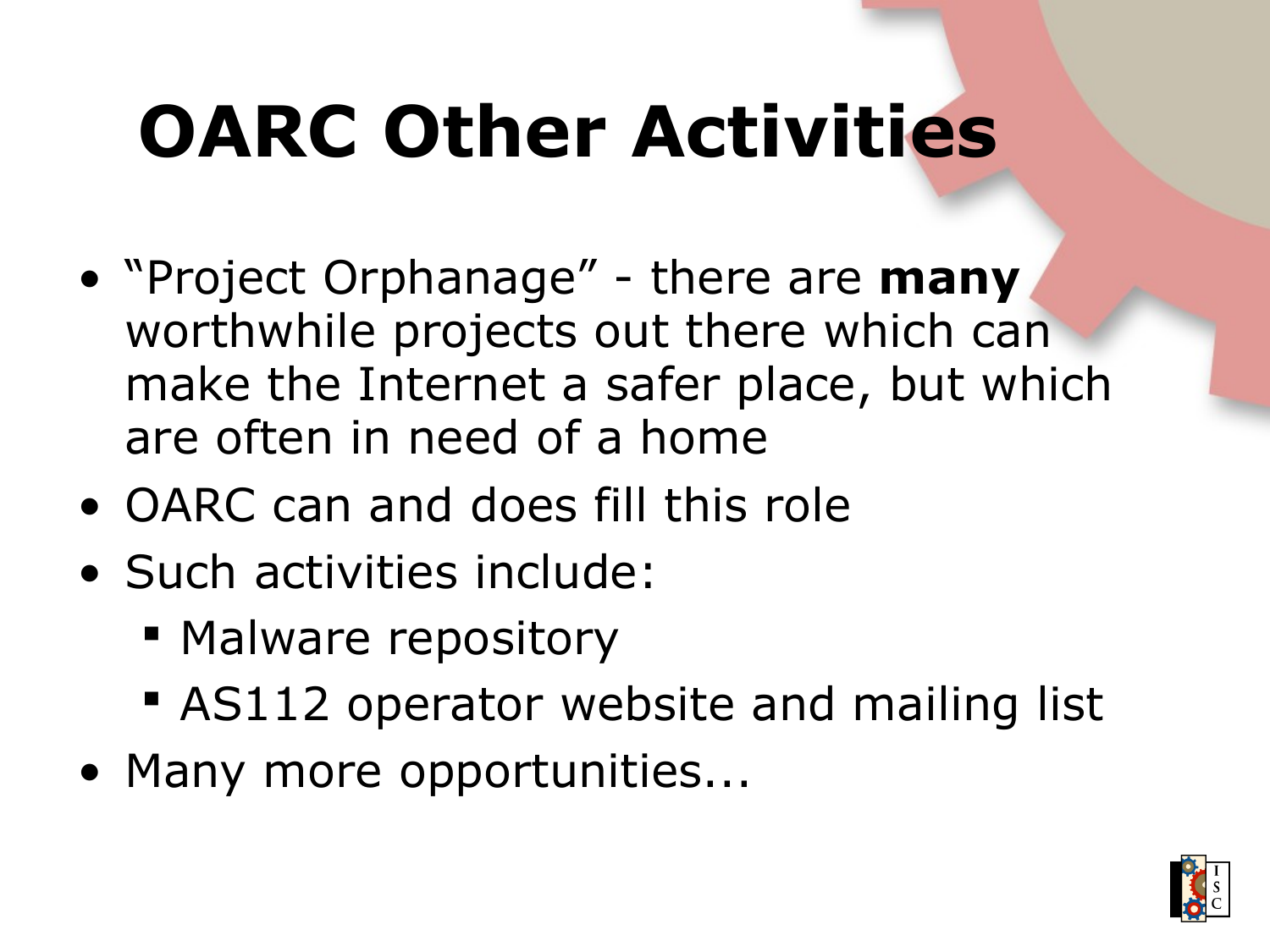# **What's Next for OARC ?**

- Keith fully on-board from 1<sup>st</sup> October
- Consolidate existing website and server resources
- Documentation of policies, procedures, FAQs
- Outreach to existing members:
	- solicit inputs on OARC's future direction
	- **Example governance processes**
- Raise OARC profile and grow member base

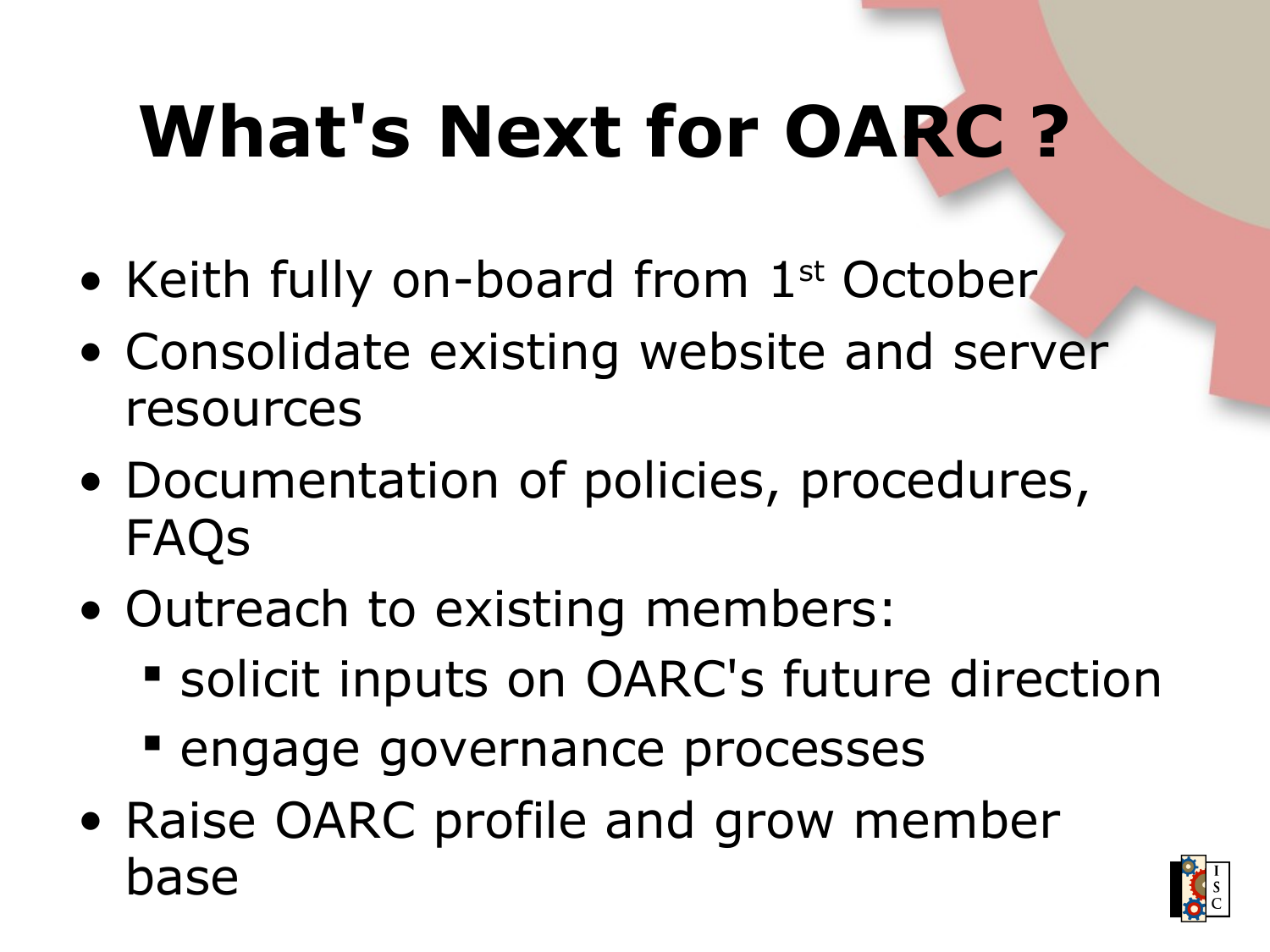## **What's Next for OARC ?**

- **BoF for existing/potential OARC members after this RIPE WG session**
- **Member meeting**
	- **Seattle 16/17th Nov**
	- Open to members, researchers, presenters
	- **Presentation submissions still very** welcome
	- http://public.oarci.net/workshop-2006/

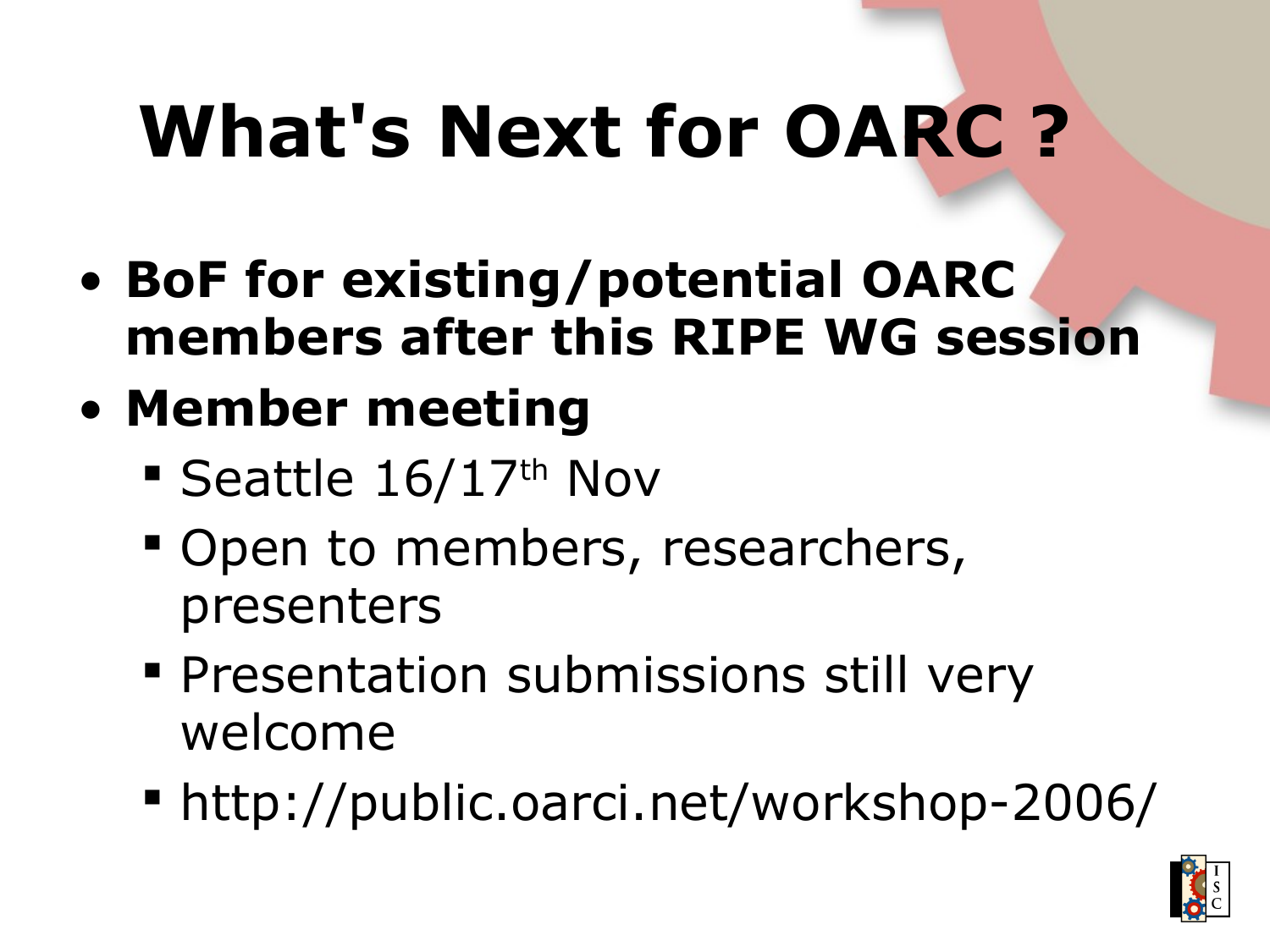## **OARC Future Plans**

- Increase data gathering activities
	- e.g. "Passive DNS"
- Internet Operations Research Bibliography and Reviews site
- Increased role in botnet & phishing prevention
- Clearing-house for non-research DNS data too ?
- Expand role to more than just DNS operations